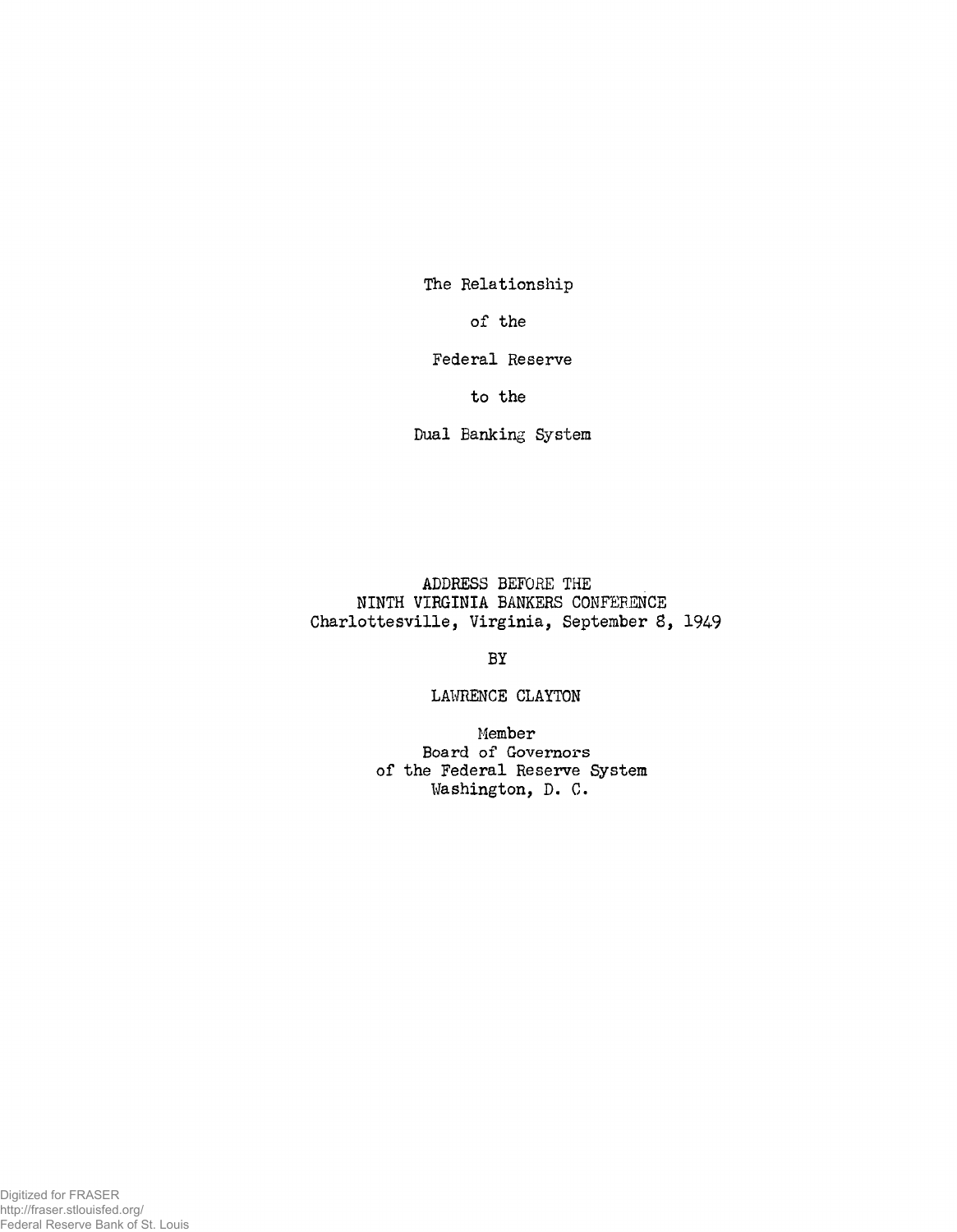It is an honor to address the Ninth Virginia Bankers Conference and a pleasure to mingle with the members of your Association in such a delightful and historic Virginia community. Any member of the Federal Reserve Board is constantly reminded of the very important impetus given by two distinguished Virginians to the establishment of a central banking mechanism in our country. In the entrance lobby of the beautiful Federal Reserve Building in Washington are two bronze plaques. One bears the likeness of Woodrow Wilson and hails him as the founder of the Federal Reserve System. On the wall opposite is a likeness of Carter Glass as the defender of the Federal Reserve System. I think the texts chosen to illustrate the role each played are so excellent that they can bear repeating before this audience.

In his first inaugural, President Wilson said:

"We shall deal with our economic system as it is and as it may be modified, not as it might be if we had a clean sheet of paper to vrite upon and step by step we shall make it what it should be."

From Senator Glass' book "An Adventure in Constructive Finance", the chosen text reads:

"In the Federal Reserve Act we instituted a great and vital banking system, not merely to correct and cure periodical financial debauches, not simply, indeed, to aid the banking community alone; but to give vision and scope and security to commerce and amplify the opportunities, as well as to increase the capabilities of our industrial life at home and among foreign nations."

As we take note of these noble ideas so eloquently expressed, we may well ask whether the System has justified the hopes of its founders and what further might be done to advance their objectives.

From the standpoint of size and strength, the System has probably exceeded any expectation of 1914. But the extent of membership among State banks is somewhat disappointing. While the nearly 7,000-odd member banks hold about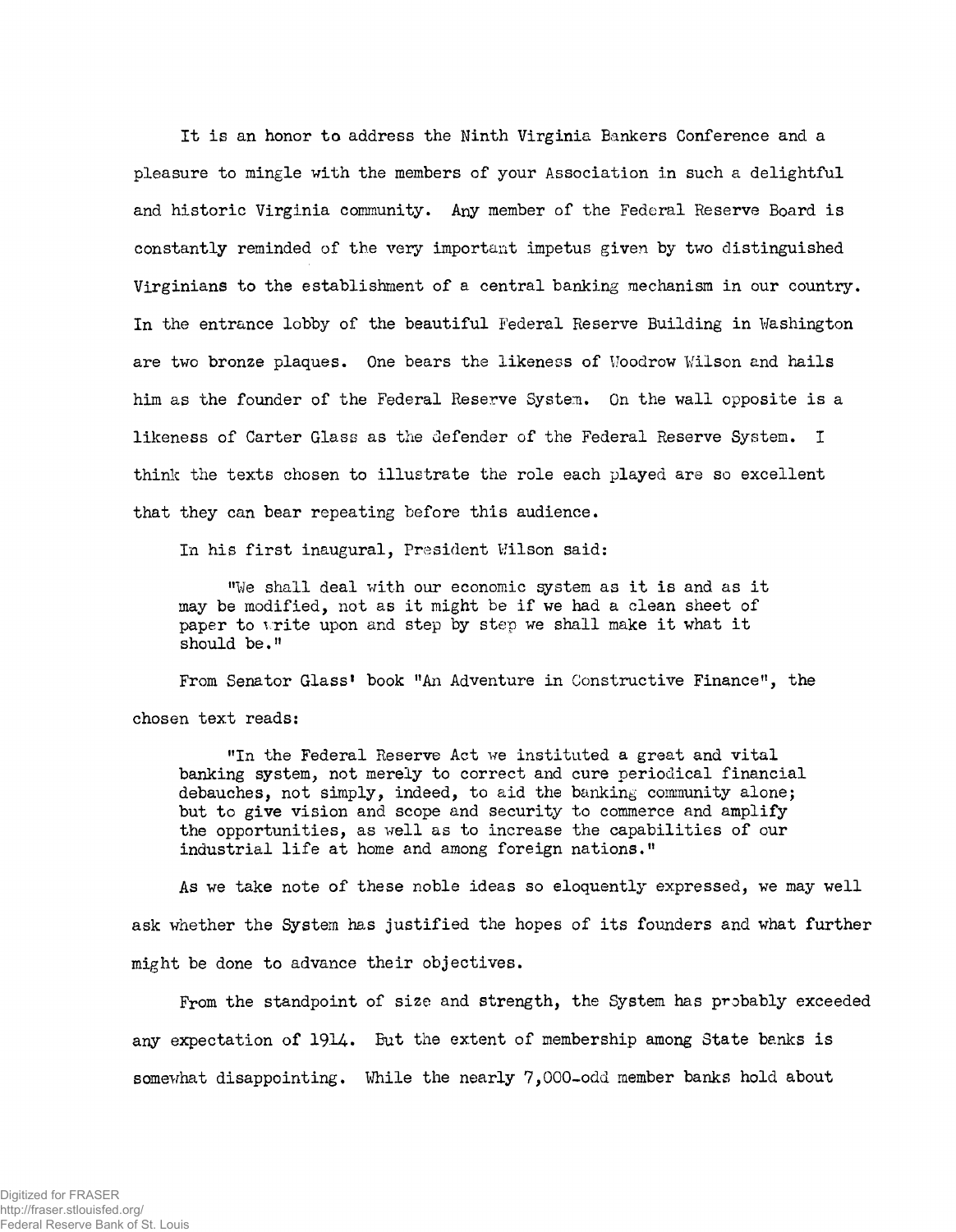85 per cent of all deposits in commercial banks, there remain more than 7,000 State banks which, although they share some of the benefits, have none of the responsibilities of this "great and vital banking system". You may ask "What are these responsibilities and benefits? Why should nonmember banks join the Federal Reserve System?" A full answer to these questions would require a different talk from the one that I wish to give here today, but let me cite the most important example.

As its name implies, the Federal Reserve System administers the bank reserves of the country. In the beginning of the System, one of its stated purposes was "to mobilize bank reserves". This implies that the reserves belonging to member banks were deposited in the Federal Reserve Banks. Actually this was done, but as the currency and credit needs of the country expanded, the Federal Reserve Banks have supplied additional reserves to the banking system. These reserves have gone indirectly to nonmember as well as to member banks. It is the basic task of the Federal Reserve authorities to administer the supply of reserves available to banks in a manner that will help to promote healthy growth of the economy without extreme fluctuations.

Nonmember banks, although indirectly affected by the credit policy actions of the Federal Reserve, are not directly subject to the regulations with respect to reserve requirements that the System authorities must impose in the interest of national credit policies. In a few States, very few in fact, State banking laws have been enacted which approximate the Federal regulations prescribing reserves against deposits. In the vast majority of States, however, the reserve requirements are around 10 per cent, with no regulation whatever in Illinois. Nor are "reserves" defined in even substantial uniformity. Deposits with other commercial banks, vault cash, U. S. securities, and even municipal securities, are counted as reserves in many States. Truly

-2-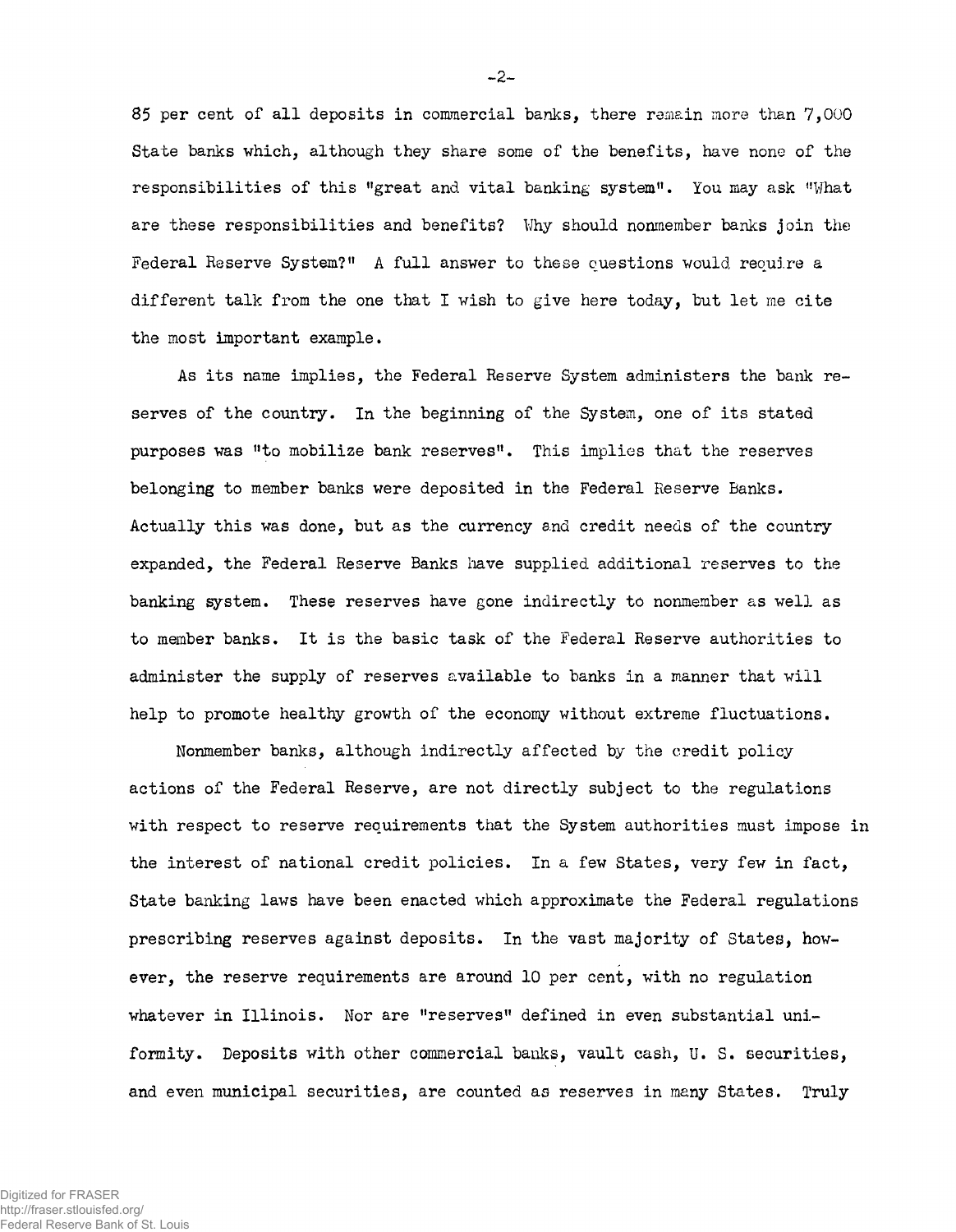it must be admitted in all fairness that the regulation of bank reserves among the 48 States is a hodgepodge. While it may be stoutly maintained by some nonmember banks that such a meaningless pattern is the badge of State sovereignty and individual initiative, it may well be asked whether the communities served by relatively unregulated banking are blessed or threatened.

If there be no merit in the regulation of bank reserves in the interest of sound national credit policy, then all commercial banks, national as well as State, should be allowed to escape it. If, as seems more reasonable, there is merit in a national policy, all banks which share in the creation and distribution of the country's money supply should be reasonably subject to it. I say "reasonably" because it may not be essential that all nonmember banks be subjected to identical requirements. The proposal submitted to Congress was only for supplemental reserves, in case of extreme need. In any event any requirement applicable to nonmember banks could contain suitable modifications that would prevent undue interference with the practice of correspondent banking.

This brings us face to face with the fundamental question whether the System has achieved and maintained the effective use of the powers granted by the original act to influence the cost, volume and availability of credit. It seems to me this effectiveness was achieved fairly early in the System's life, but in recent years has been somewhat sacrificed to war and post-war considerations of paramount importance. Within recent weeks, the System has regained a part of its lost ground. But this fundamental authority over bank credit is still less effective than when first granted. The problem for the Congress and the country's bankers is whether this effectiveness should *je* restored. Here attitudes are mixed, with a predominant feeling among organized bankers that no further legislation is desirable until and unless an emergency is

-3-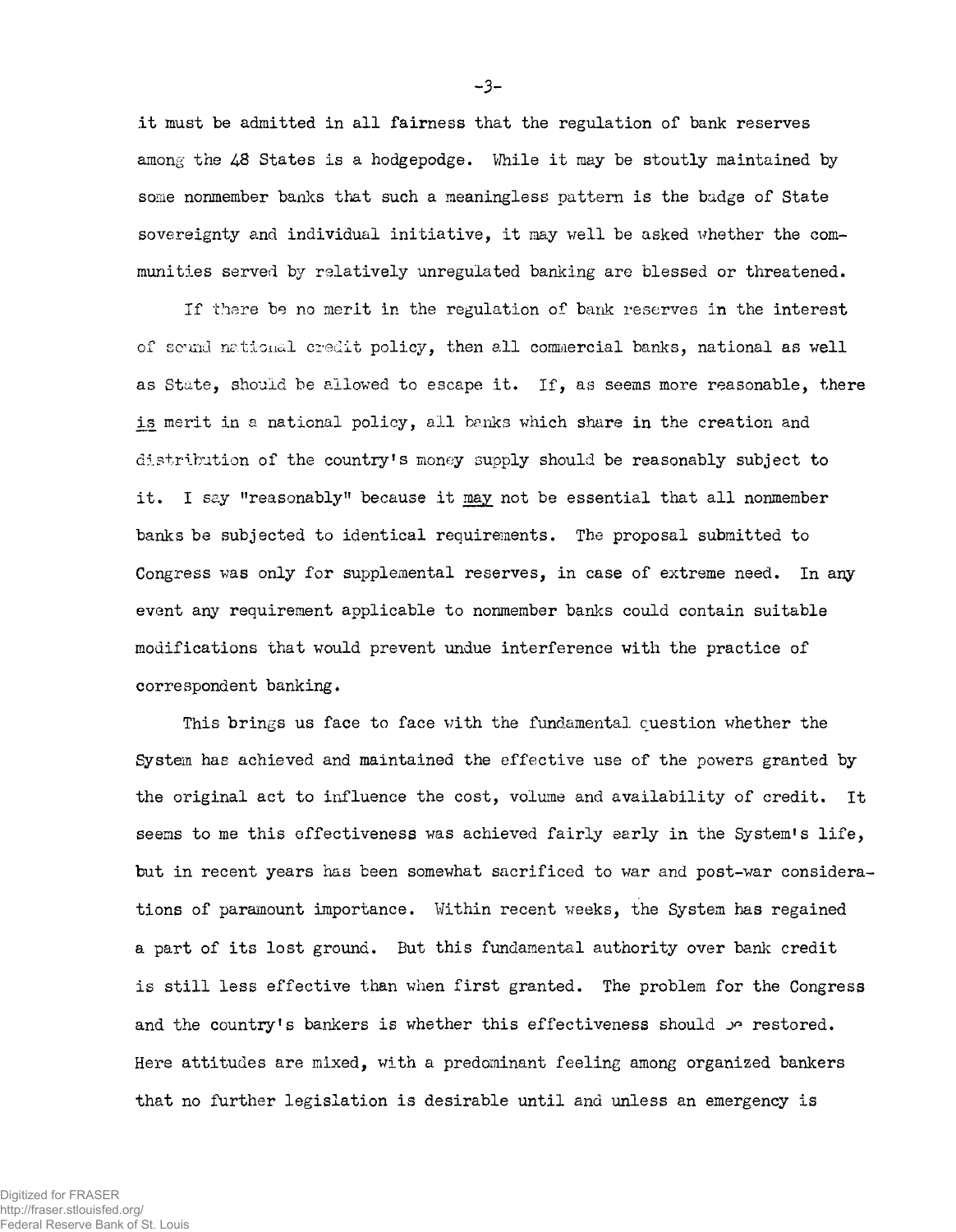upon us, which may be too late.

Since this is an official gathering of the Virginia Bankers Association, I take it that it would be appropriate to discuss the official attitude of your Association and of most, if not all, of the State associations as well as of the American Bankers Association regarding the Federal Reserve System. During the current year, in particular, there has evolved a sort of party line in the public addresses of A. B. A. and local association officials. The line, in general, is to the effect that the Federal Reserve must be contained to its present area of authority in the banking fieldj also that within this area its powers should not be enlarged. It is conceived to be a threat to the dual banking system if the Federal Reserve, and the Board of Governors in particular, should be granted additional powers. Indeed, the American Bankers Association made a strong fight against the continuation by Congress of the very modest temporary authority over bank reserves and instalment credit which expired on June 30, last. The fight was successful although, as President Woolen has since said, the victory was not a happy one, because of the implications in a struggle between organized banking on the one side and the Federal Reserve on the other. Nor has it made any difference as yet, because in view of the economic situation the reserve powers would not have been used and the consumer credit controls would have been modified or perhaps removed. The problem, however, is one of long-term powers to do a job.

 $-4-$ 

In addition to this organizational attitude, there are a good many bankers and bank supervisors who express the individual opinion that even the present structure and powers of the Federal Reserve System are a threat to the dual banking system. I do not think such a proposition has any bas. s in fact. Perhaps some confusion is due to a difference of understanding as to what the dual banking system is. Looking back to the days before the National Bank Act,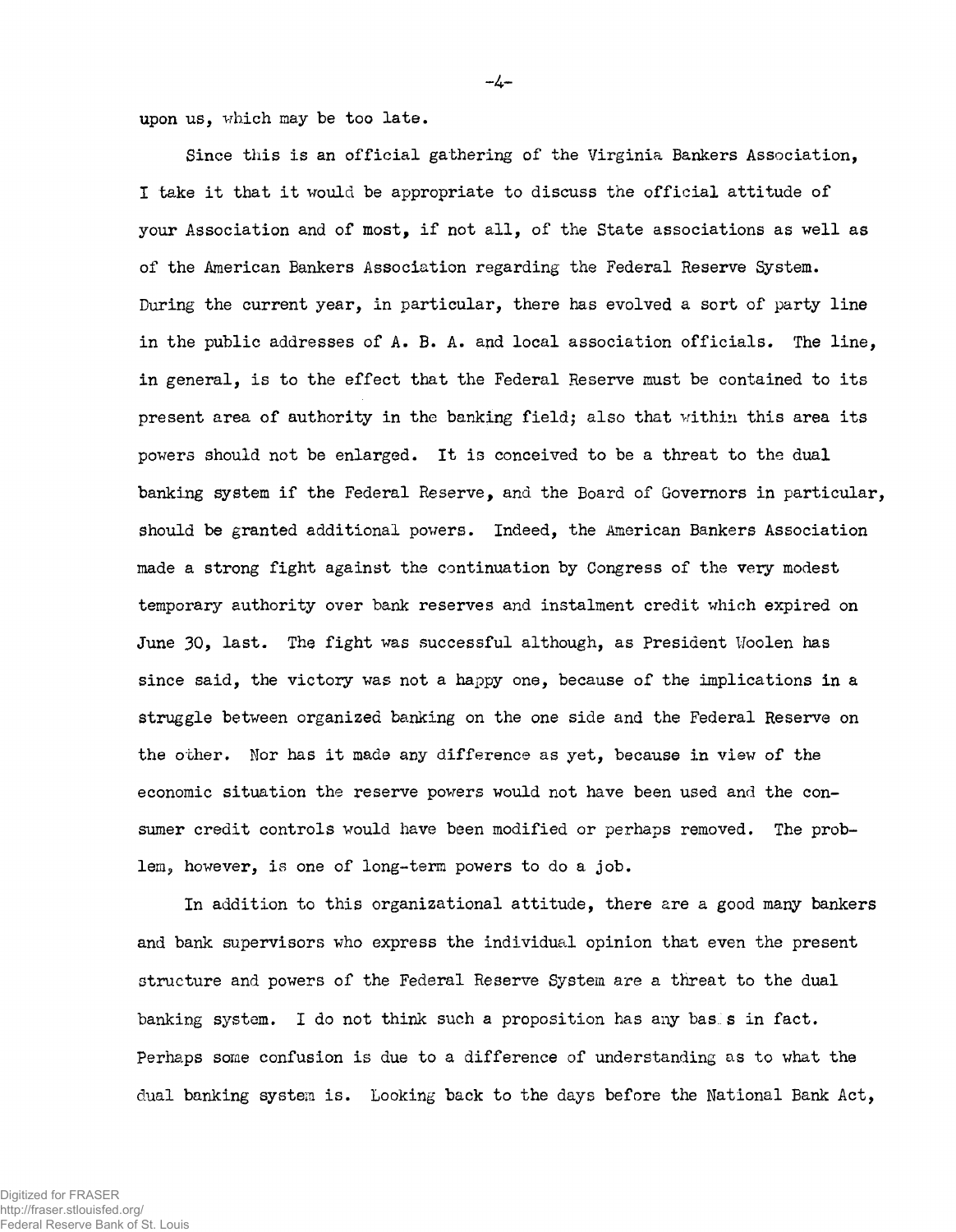there was only a single banking system, namely, a system of State chartered banks, most of which issued their own bank notes which circulated in various degrees of parity as the country's currency. History shows that this system did not provide the country with an adequate and safe banking structure.

Following the National Bank Act, charters were issued not only by the States but also by the Comptroller of the Currency, and thus there evolved a system of national banks and State banks operating side by side throughout the country. This was and is the dual banking system. But as originally established it did not have adequate flexibility to meet the needs of a growing economy or to prevent monetary panics.

The Federal Reserve System was set up to correct these defects. Its members constituted all national banks in the continental United States and any State banks which desired to join the System and met the qualifications. At that point in the development of the country's banking system, I would not myself say that we had gone from a dual banking system into a triple banking system. The existing banking structure was not changed by the Federal Reserve Act. The new System was fit into that dual structure. Independent unit banks continued to exist, there was no interference with State chartering of banks, and the practice of correspondent banking continued. Moreover, member banks were given a voice in the management of the new system, a privilege not accorded by the dual banking system theretofore.

In view of these facts, I can not accept the proposition that when a State bank joins the Federal Reserve System there is a loss to the State chartered banking system. I wonder whether the Commissioner of Banks in your own State of Virginia considers that he loses anything in the way of his .wpervisory authority if one of his State banks joins the Federal Reserve System. If so, I submit that there would be no sound basis for such a feeling. Certainly,

Digitized for FRASER http://fraser.stlouisfed.org/ Federal Reserve Bank of St. Louis -5-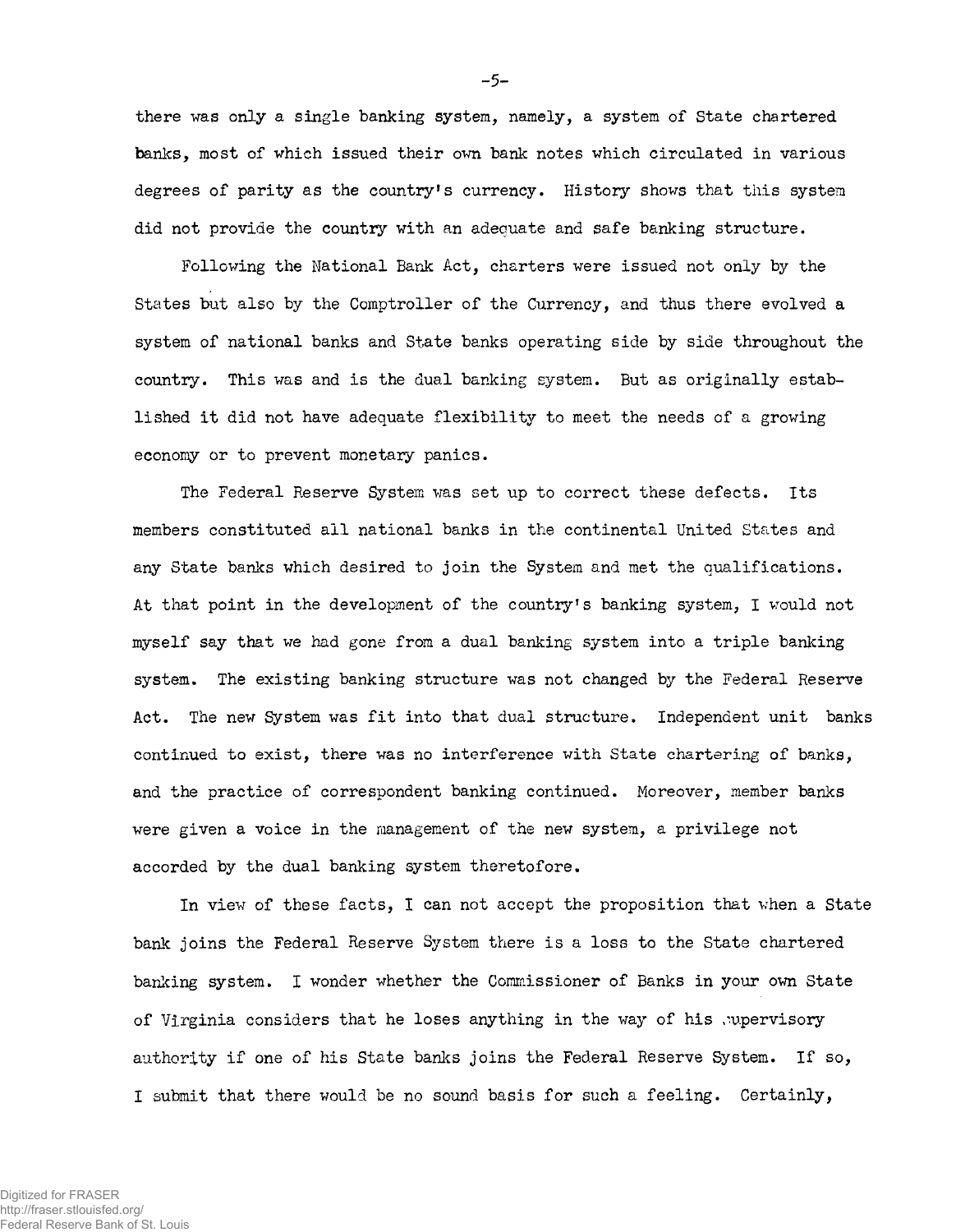any such bank is still subject to every State statute and every regulation of the Commissioner to which it had been subject before. The Commissioner would supervise and the State bank examiners would likewise continue to examine the bank as before. Assuming that the bank was an insured bank, the principal difference would be that whereas, before, the bank would be examined jointly by the State bank examiner and the FDIC examiner, it would henceforth be examined jointly by the State bank examiner and the Federal Reserve examiner. Thus, the only change from a supervisory standpoint would be a switch from one Federal agency to another Federal agency in the joint examination. True, the bank in question would now be subject to reserve requirements and other regulations of the Federal Reserve Board, but it would not be relieved of any of its obligations to the State banking authority. Thus, it seems to me quite untenable to maintain that an increase in membership of State banks in the Federal Reserve System holds any threat to the dual banking system.

Uith this clarification out of the way, let us now examine the more important proposition advanced by banking associations - both national and State - that an enlargement of Federal Reserve authority along the lines suggested by the Federal Reserve Board over the past several years would constitute a threat to private banking generally in this country.

Here, again, it is necessary to define what we mean by enlargement of Federal Reserve authority. The legislation suggested by the Board would in form be an enlargement of authority, but in substance it would be rather a restoration of authority which it was always intended from the very beginning that the Federal Reserve System should have. The fundamental power granted by the Federal Reserve Act in the monetary field was the ability o.' the System to control the volume, availability, and cost of credit in the banking system. In the early days of the System, additional reserves could be obtained only by

Digitized for FRASER http://fraser.stlouisfed.org/ Federal Reserve Bank of St. Louis -6-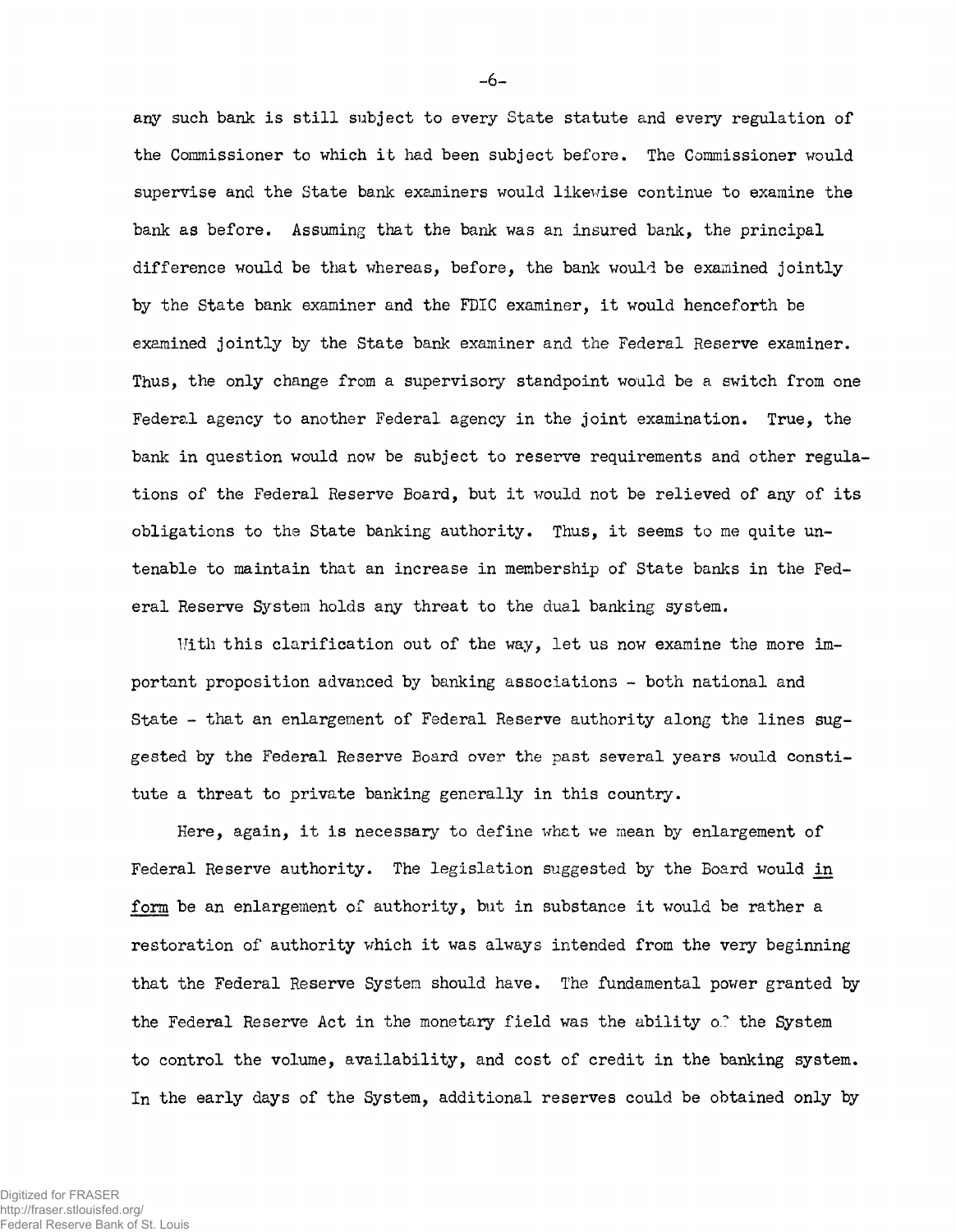rediscounting at the Reserve Banks. Member bank borrowing was commonplace and at times in very large volume. The discount rate was therefore a very potent weapon. In the intervening years, there has been a great shift of emphasis in the monetary powers of the System. The great growth of the United States debt, and therefore in the volume of marketable U. S. securities, has made the open market operations of the System a much more powerful and more often-used instrument than the rediscount rate. Member banks make only occasional and moderate use of their privilege of borrowing at Federal Reserve Banks; they prefer to obtain funds through the sale of some of their large holdings of U. S. Government securities, principally bills and certificates. Thus, the ability of member banks to expand their loans and investments depends only slightly upon the discount policy of the Federal Reserve authorities. This is particularly true at a time when the Federal Open Market Committee feels it necessary in the public interest to support the market for U. S. securities, as was the situation during the recent war and post-war period. Although the Federal Open Market Committee recently discontinued the maintenance of a relatively fixed pattern of yields and prices of U. S. securities, a degree of support is still necessary to maintain orderly conditions in the market, and no one can safely say that conditions may not recur when it will again be deemed desirable in the broad public interest to resume more rigid supports.

In such a situation, it is apparent that the Federal Reserve authorities do not have the degree of power to control the volume and cost of bank credit which they had when the System was first established. With around \$60 billions of U. S. securities in the portfolios of the member banks, they have access to a supported market for funds for reserve purposes or to expand loans or other investments at times contrary to the national credit policy pursued by the Federal Reserve. At such times the imposition of higher reserve requirements

-7-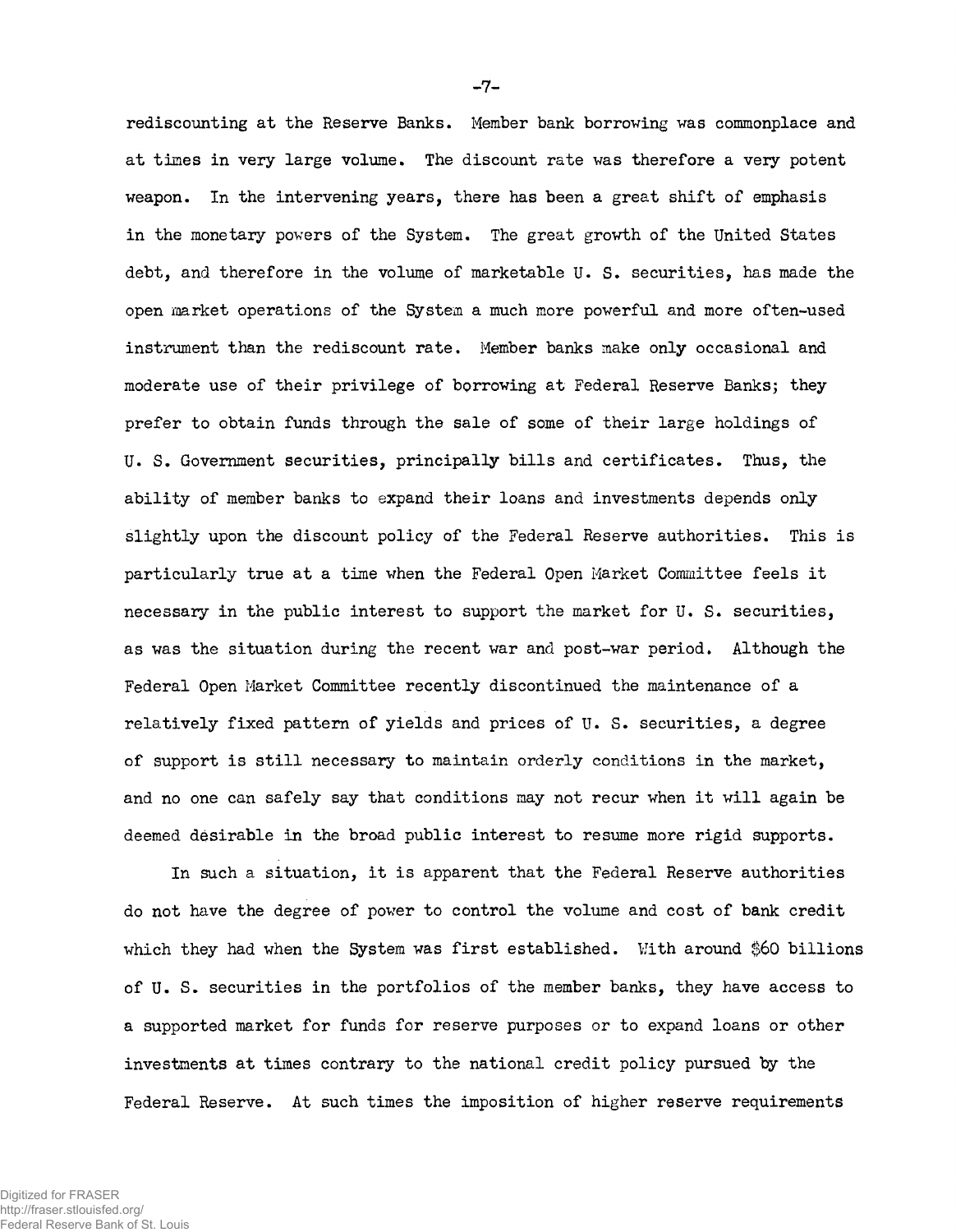up to the maximum now permitted in the law would have only moderate restraint upon the expansion of bank credit. The  $1947-1948$  situation was a perfect illustration of this proposition. The country was in a very pronounced inflationary upsurge, with prices advancing on all fronts. The Federal Reserve authorities were attempting by every means at their disposal to restrain bank credit expansion in order to reduce the upward pressure on prices. Reserve requirements were at the maximum and the rediscount rate had been increased, but the expansion in bank lending was greater in 1947 than at any period in our history. Bank leadership, spearheaded by the American Bankers Association, recognized the dangers in the situation and endeavored to retard the overall growth in credit by urging individual banks to be more cautious and selective in their lending. This campaign was most laudable but it would have been much more successful if the Federal Reserve had been in a position to make its own anti-inflation policy more effective. When the inflation had practically run its course, Congress belatedly gave the Federal Reserve Board the temporary authority over supplemental reserves, a part of which was immediately used. Had such authority been granted a year or more earlier when it was first requested by the Board, there would likely have been less inflation in 1947 and 1948 and, by the same token, less recession in 1949.

The present level of reserve requirements may appear high when we compare percentages with those in effect 15 years ago. But the structure of bank assets and the country's gold supply have undergone profound changes during this period, so that bank reserves are greatly higher. The restraints imposed by the present statutory maximums are in my opinion considerably less onerous and therefore less effective than were the fixed requirements during the first 20 years 6f the System, when the percentages were half of the present maximums. Nor have banks suffered; their earning assets have tripled on the basis of additional

-8-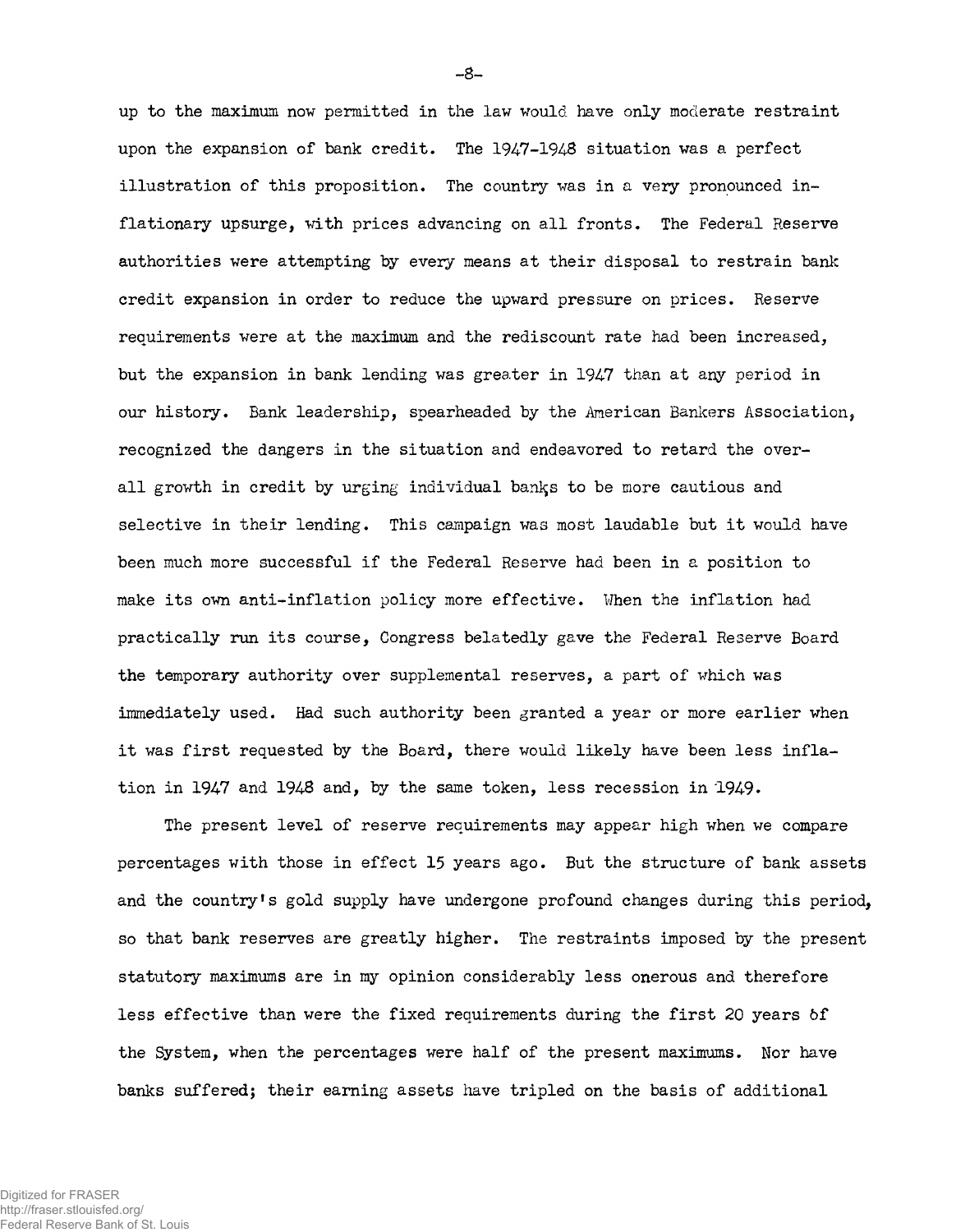reserves supplied by the gold inflow and Federal Reserve open market operations .

Reflection upon these matters indicates, it seems to me, that the Federal Reserve authorities today have in fact less control over the volume and cost of bank credit than they had a generation ago. And so I say that the authority suggested by the Board in recent years - either in the form of supplemental reserve requirements or the so-called special or optional reserve plan, should be regarded as a restoration rather than an enlargement of the traditional controls in the credit field that were contemplated in the original Federal Reserve Act and reaffirmed by Congress in the Banking Act of 1935.

This brief recital of past history and analysis of monetary powers have been given because it is useful to keep in mind the origins and course of development of our institutions, so that we can have a better understanding of why they are as they are. It is more fruitful, however, and more important to consider them in the light of existing and probable future needs. At the last session of the Graduate School of Banking at Rutgers, Dr. Randolph Burgess gave a seminar lecture on the future of the Federal Reserve System. There are few people better qualified than Dr. Burgess to view this problem. He has had years of experience in the System and outside. He has been a student of the operations of the System and has written informative books on the subject. His views are accepted by bankers and others as authoritative. Dr. Burgess makes a strong plea for maintaining a strong Federal Reserve System but he begins his speech with a note of alarm. He says:

"....Today the System is in danger. It is being diverted from the purposes and principles of its founding. It is being changed in ways that have short term plausibility but may spell long term failure.

"The Federal Reserve System was established after more than a decade of public discussion of the principles of central

-9-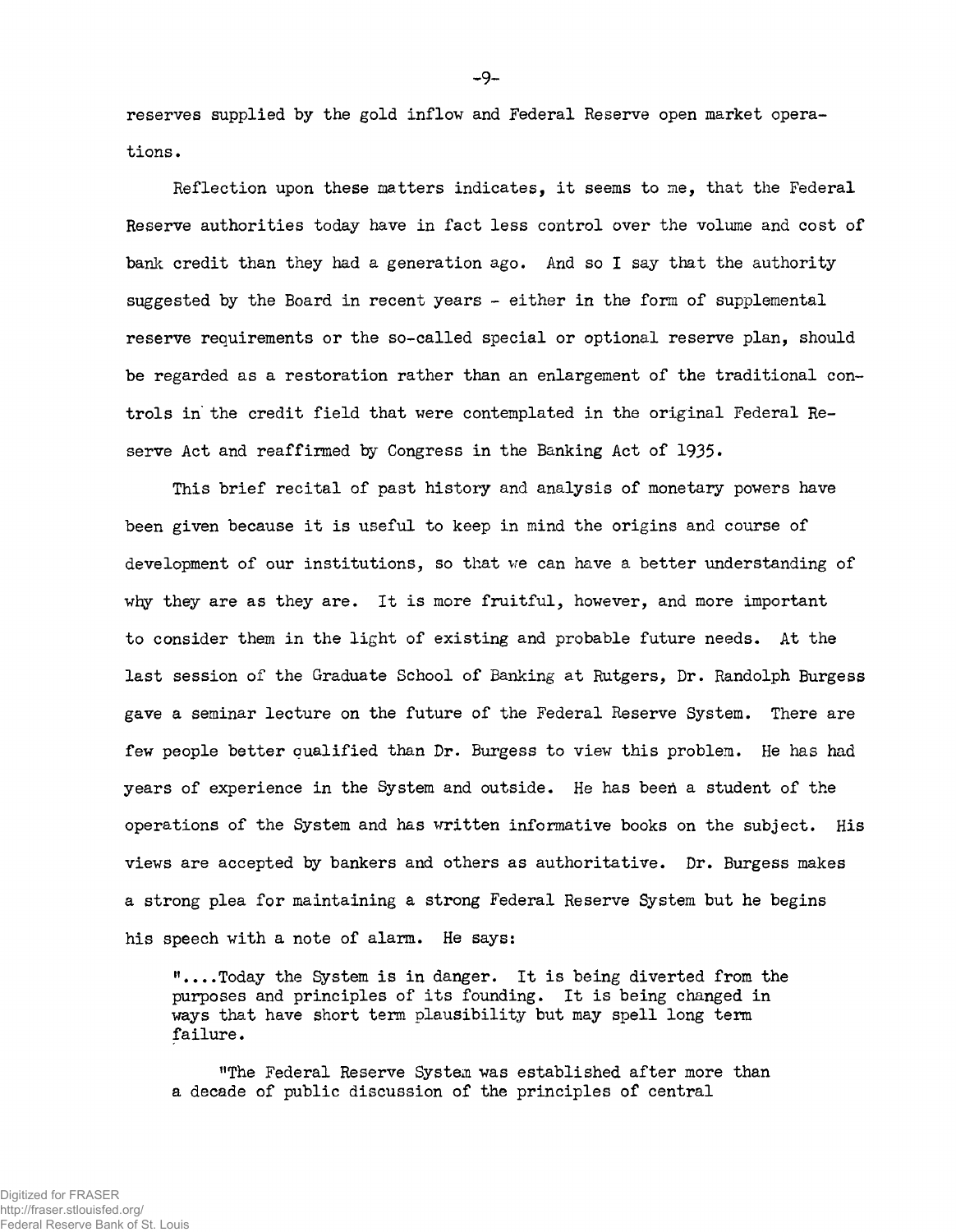banking. On the whole, its structure, modified gradually over the years by practice and legislation, has proved sound. But the original act was passed a generation ago. The gravest threat is that this generation is treating the Federal Reserve System as just one more government agency, is losing sight of its major purposes, and is neglecting the safeguards which are necessary to protect it in the fulfilment of its great objectives."

This objective, he goes on to point out, is fundamentally to provide stability and to moderate business fluctuations. He is careful to indicate that the Federal Reserve can not do this alone because there is no single constant cause for depression. Recognizing that Government has a great influence on business fluctuations, he believes that the influence of Government can be best exercised through monetary regulation, which affects the volume, availability, and cost of money, rather than through direct controls or fiscal policies. There is a school of thought, he says, which sponsors the view that governmental stabilizing policies can best be exerted through more direct fiscal means, that is, by increasing or decreasing expenditures or by changes in taxation. This concept considers Federal Reserve monetary policy as of subsidiary importance to the Federal budget in lessening economic instability. Dr. Burgess, however, is not too sanguine of success in the fiscal field. He believes there are great advantages in trying to moderate fluctuations through the money supply because, he says, experience shows that it can be done and because it is a method that is "consistent with democracy", that is, it "involves the least interference with the freedom of the individual to make his own choices in his economic life". Dr. Burgess draws this conclusion:

"The point to note is that the control of money is a very powerful influence, and is one of the few that can be consciously directed to economic stability. The Reserve System is our agency for that purpose. In the interest of sound banking and a sound national economy, the Reserve System must be preserved and defended; and bankers, who know it best, have that peculiar duty."

To this analysis and conclusion, I can say "Amen".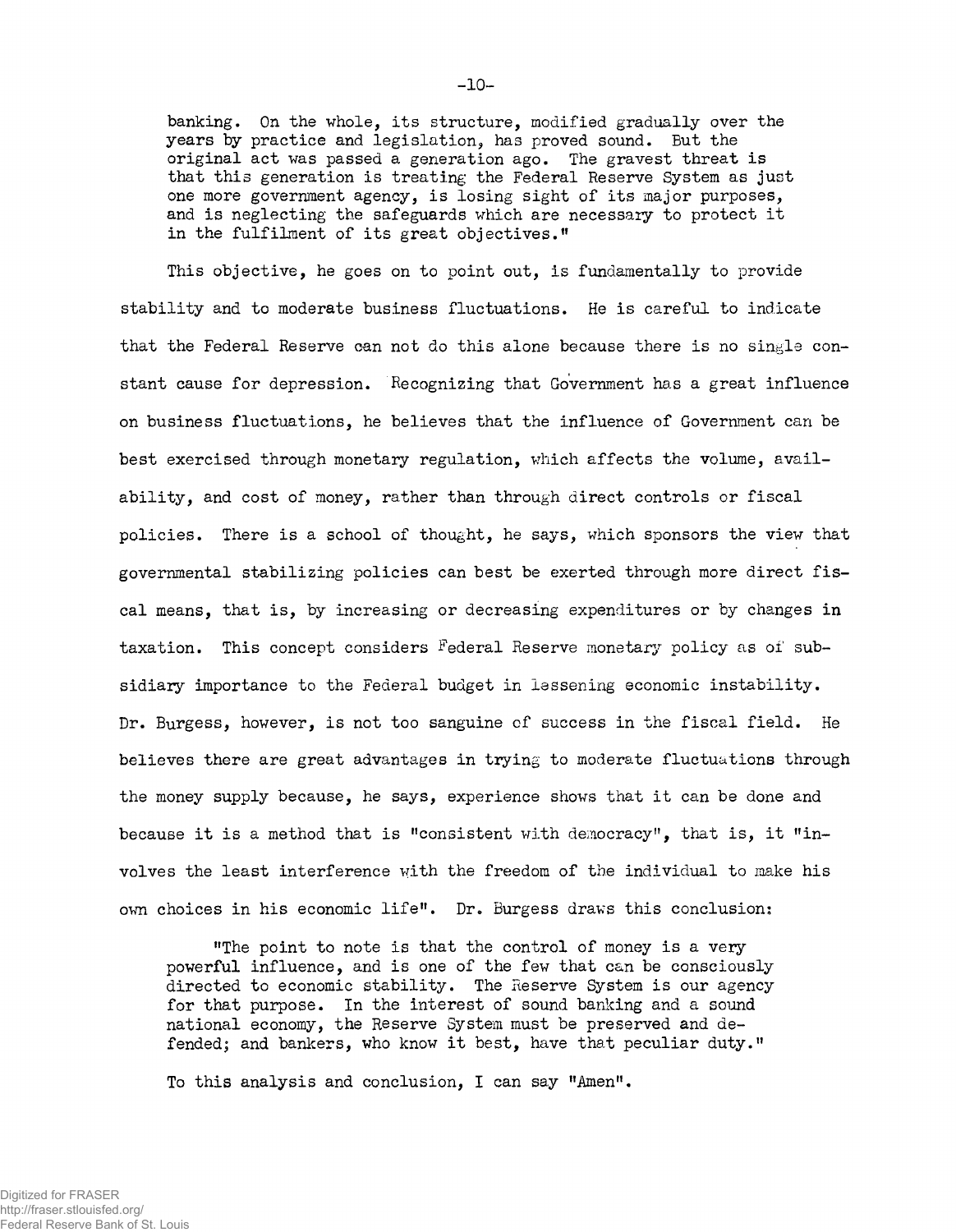After making such a convincing case for the use of monetary powers as against direct Government controls and for the preservation and defense of the Reserve System as the agency to exercise the monetary powers, Dr. Burgess gives himself over to fears and criticisms respecting the present and future of the System. What is the source of these negative expressions? In my opinion, one must consider the human element. Dr. Burgess is not only a distinguished and experienced central banker and an able protagonist of the Federal Reserve, he is also a recent president of the A. B. A. and the Reserve City Bankers Association, as well as one of organized banking's chief spokesmen regarding Federal Reserve problems. Can it be that Dr. Burgess, finding himself making such a convincing case for the Reserve System, felt obliged to even the score somewhat by moving over toward the party line? At least, it seems to me that his arguments of opposition are labored and, happily, leave his affirmative case unshaken.

It is not my purpose to discuss in detail the several points of criticism in Dr. Burgess' able paper. A recital of their captions will, however, indicate their purport. He raises three questions of Federal Reserve organization. First is the relation of the System to the President and the Treasury. I doubt that it can be successfully maintained that recent Federal Reserve actions or policies have been dictated by the Executive. In fact, financial writers during last winter and spring frequently described our actions as being divergent from general administration economic policy. The fact is, however, that it was a period when the Reserve System demonstrated a degree of detachment and independence which Dr. Burgess so well advocates in his paper. Yet he properly recognizes that "the central banking system, in working for the public interest, must inevitably consider the needs of the Treasury as a major factor in its decisions." Next Dr. Burgess raises the question of the balance of power within the System.

-11-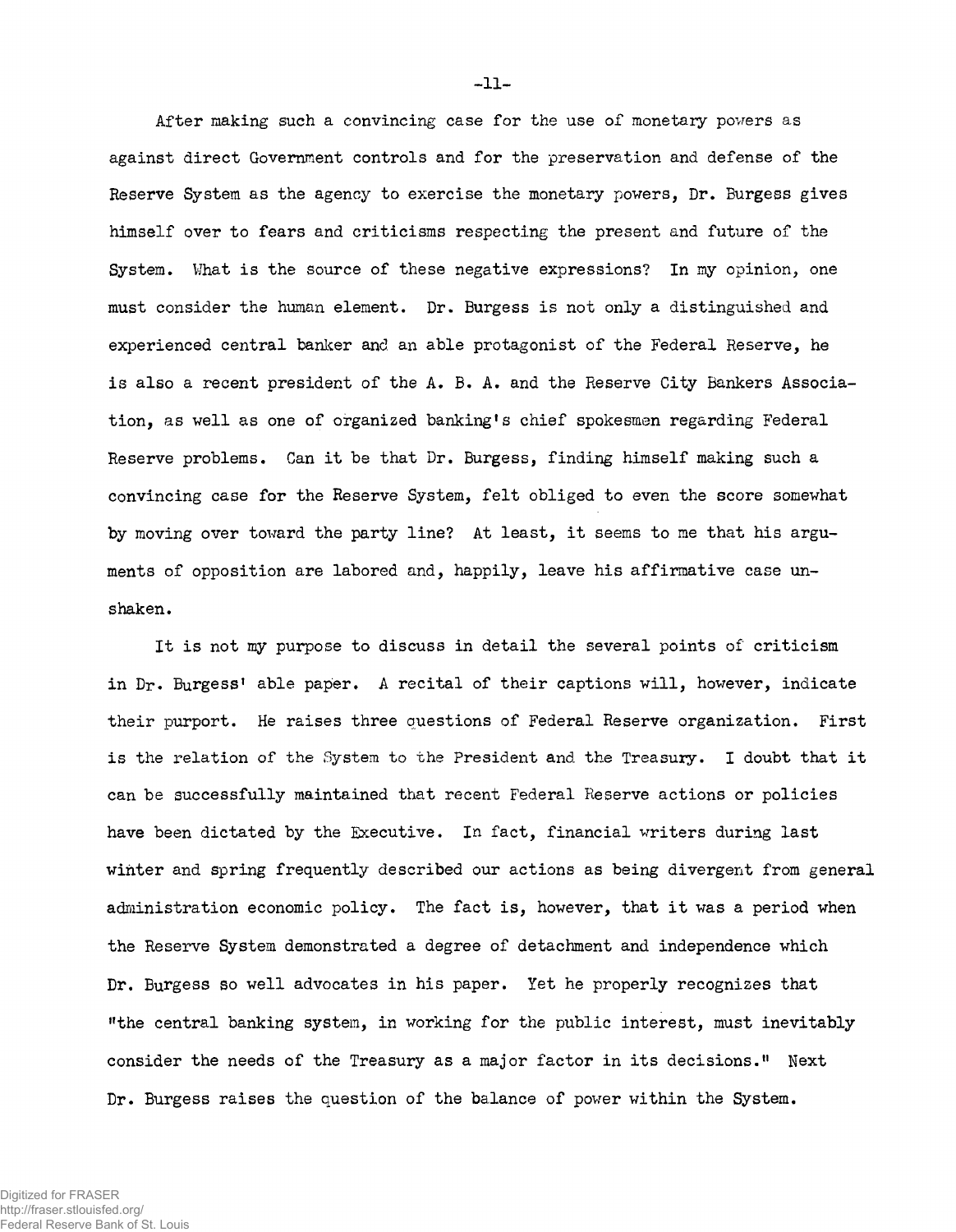Certainly no change has actually occurred since the Banking Act of 1935 in the System's structure. A task force report made for the Hoover Commission is given considerable attention but the Commission did not approve it, so one can scarcely call it a threat. At this point, however, Dr. Burgess includes the legislative suggestions of the Federal Reserve Board as a move to concentrate more and more power in Washington. Here, he calls for greater utilization of the Federal Reserve Banks so as to avoid important decisions being made "in the detached statistical and political atmosphere of Washington". In answer to this, I might say that there is currently the greatest degree of joint discussion of policy between the Board and the Reserve Banks. Not only is there close contact with the Reserve Bank presidents, but with the Bank chairmen and the boards of directors as well. The latter have been asked for their opinion on many policy problems and the Federal Advisory Council is not only regularly consulted, in accordance with statutory provisions, but frequently more often.

The third question posed by Dr. Burgess relating to Federal Reserve organization and operation is what he calls "the trend toward controls". He recognizes the propriety of margin controls permanently and of instalment credit control in time of "war or serious inflation". He then states that "one school of monetary economists would project the Federal Reserve Board still further into what may be called 'qualitative' credit controls by giving the power to make detailed rules to. govern the making of real estate loans and other specific forms of loans." Whoever may constitute this "school of monetary economists", I don't know, but they carry no weight with the authorities in the Reserve System. As a matter of fact, the Board of Governors itself in recent years has resisted suggestions, sometimes made from responsible sources, that other forms of credit, such as real estate loans and capital issues, be subjected to its regulation. So it would appear that the threat of direct controls is more bogey-man than real. But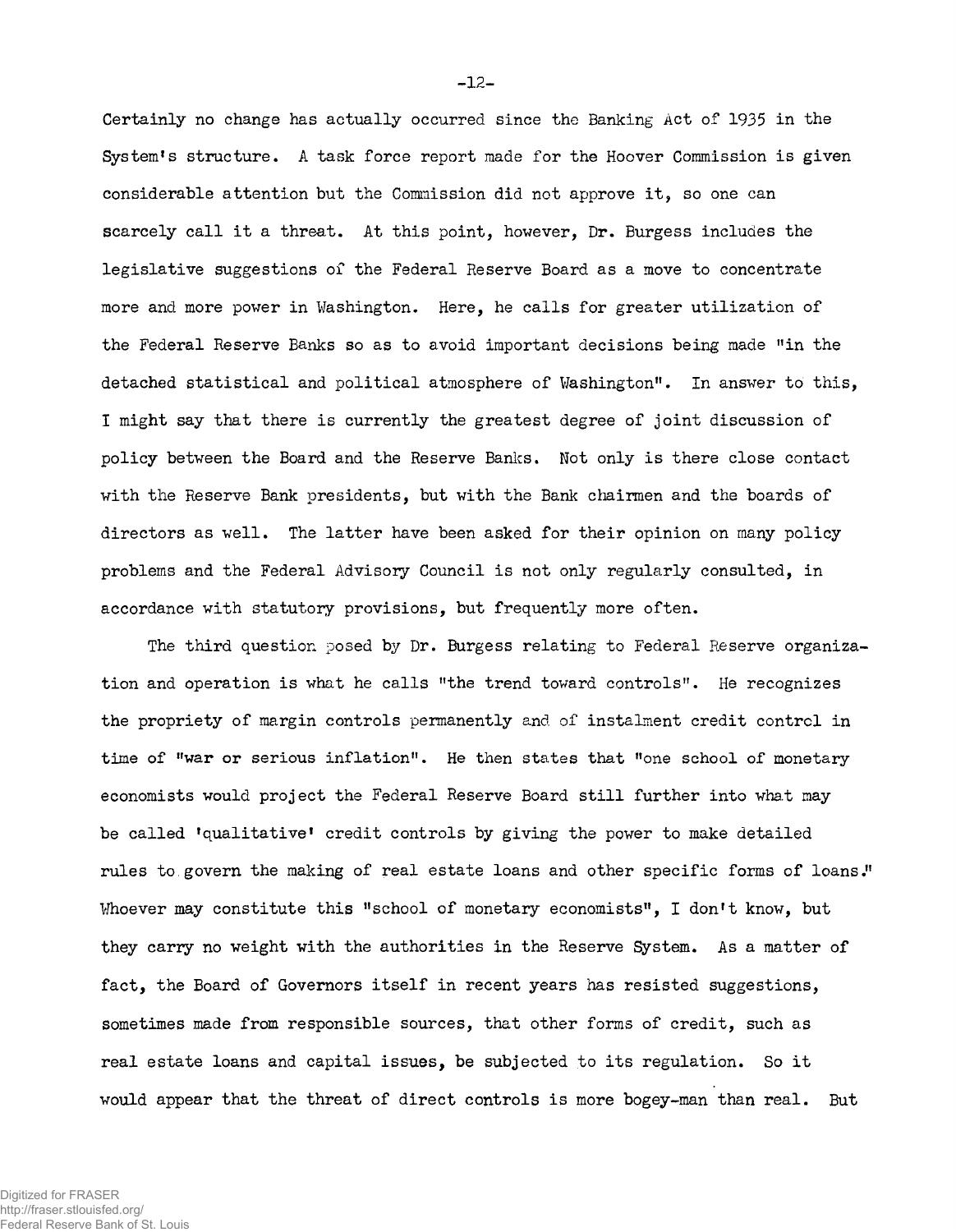Dr. Burgess goes on to say that "all of these suggestions have in common more than a suggestion of the totalitarian principle that some one in a Government bureau can make wiser decisions than management on the job." He then mentions the destructive effect of totalitarian controls in Europe today. With these extreme words as an introduction, he then makes the formidable charge that in two respects the Federal Reserve tends toward these totalitarian controls. One is the Board's recent request for more power over reserve requirements (which I have endeavored to show is a restoration, not an enlargement) and the other is "the present detailed control by the Reserve System of prices and trading in the Government securities market".

Dr. Burgess' paper was delivered on June  $24$ , a week before the announcement of the Federal Open Market Committee to the effect that it was discontinuing the maintenance of a relatively fixed pattern of prices and yields. Consequently, it may well be that Dr. Burgess would have modified his criticism somewhat a week later.

In any event, I wish that he had discussed these subjects more fully because they go to the heart of the problem which was the theme of his speech, namely, The Future of the Federal Reserve System. Instead he concludes his remarks with a paragraph that I would like to quote in full and take as a basis for my further remarks:

"It would be easy to leave this statement as a negative plea, opposing all controls. The positive side of it is a reaffirmation of the need for vigorous monetary management as the most powerful and best instrument government possesses for moderating business fluctuations. Its effective use depends on the time-honored powers to influence the cost and volume of credit rather than on detailed control. The use of these powers in turn depends on a revitalized Federal Reserve System with growing independence of Treasury policies as the war recedes into the past. The effectiveness of credit policies also will be greatly enhanced as they become cooperative national policies rather than surprise moves imposed by a Washington agency. In bringing this about, bankers have themselves an equal responsibility with the Reserve System."

-13-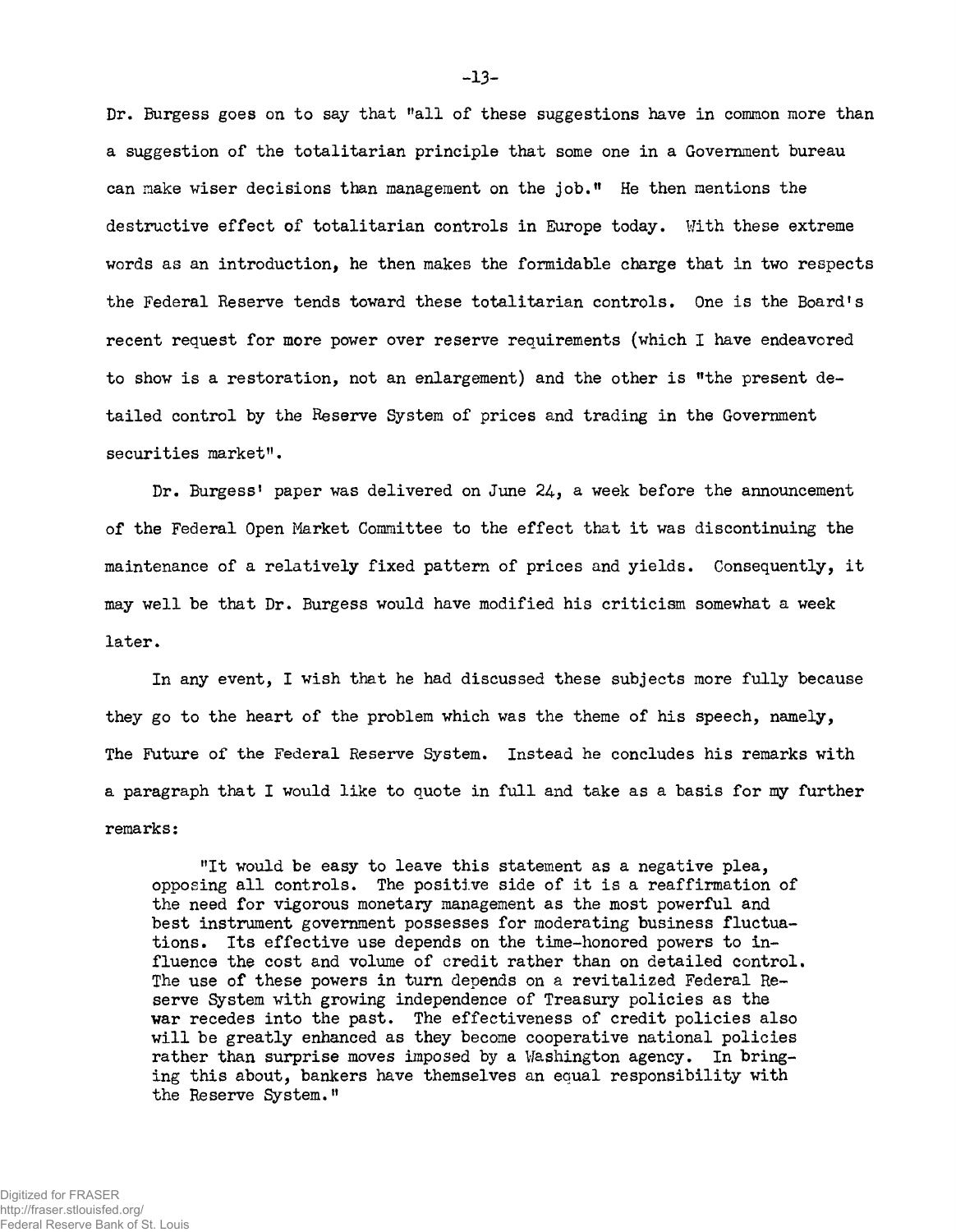This paragraph expresses generally desirable aims but it raises fundamental questions about the future of the Federal Reserve System that need to be answered. What is meant by "vigorous monetary management" and by "time-honored powers to influence the cost and volume of credit?" The question must be answered, not against the background of the conditions of the past, but in the sort of monetary and credit situation that exists today. One of the important characteristics of the Federal Reserve System has been its ability to adjust its policies to changing situations. The financial situation in this country today is different in many important respects from what it has ever been before.

The principal new characteristic is the tremendous volume of the Federal debt, which now amounts to about 255 billion dollars, or six to ten times what it was when Dr. Burgess participated in the task of managing the open market operations of the System. It is now more than one-half of the total public and private debt of the country, whereas before the war it was less than a fourth of the total. Of this public debt, 75 billion is owned by banks and 115 billions of marketable securities are owned by individuals, insurance companies and other corporations and associations. These holdings are viewed by the owners as liquid investments which can be converted into cash at will. As suggested heretofore, they provide to the banking system the liquidity that was formerly obtained largely through the New York money market, and the banks are constantly shifting their holdings to balance the flow of funds.

It would not be possible, in any short period of time at least, to develop a broad enough market in this country which could take care of all the buying and selling of Government securities that may occur day by day. The Federal Reserve System must therefore act to absorb securities offered or to supplv those demanded in a magnitude that might otherwise create disorderly market conditions. The System's operations amount to millions and frequently hundreds of millions of

**- H -**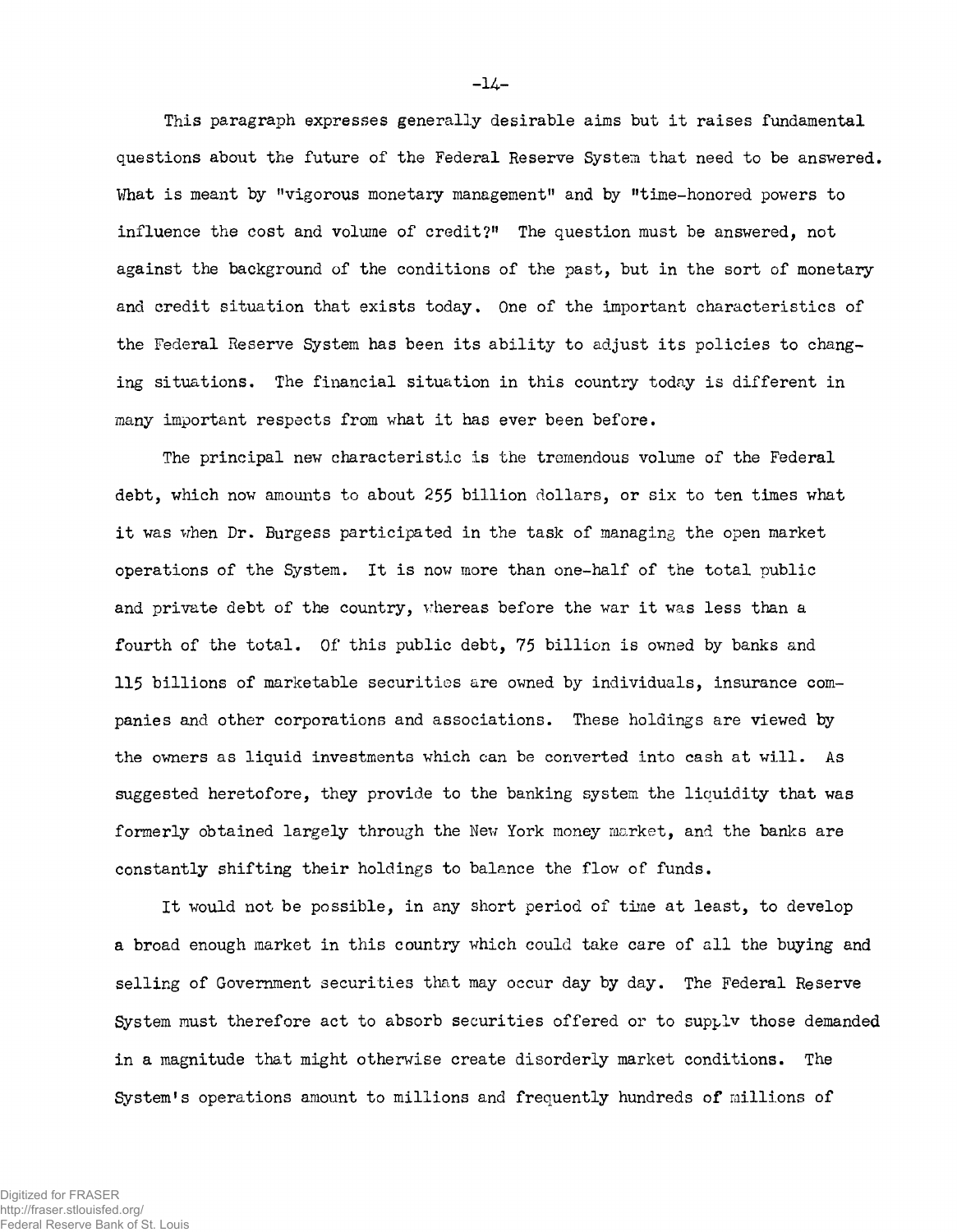dollars a day. They must be conducted at some price or rate. To leave the determination of this price wholly to the play of market forces would inevitably mean extremely wide fluctuations from day to day and perhaps even from hour to hour. Many of you will recall the fluctuations that used to occur in the New York call money market when it served as the source of liquidity for the banking system. The fluctuations that could occur in Treasury bill and certificate rates if left entirely to market forces night easily be as great as those in call money rates in the past.

At the end of June and in early July we had a little indication of what might happen in a market completely free from Federal Reserve influence. Congress permitted the temporary reserve requirements to expire and at the same time the System for a short period refrained from selling Government securities. Interest rates dropped sharply as banks endeavored to invest their released funds. The short-term rate might well have gone down close to zero had not the System stepped in to supply the demand. After the additional reserves had been absorbed, the rate would no doubt have shot back up very rapidly if the System had continued to stay out of the market. It is simply not realistic under existing conditions, as I am sure Dr. Burgess well knows, to suggest that the Federal Reserve should not engage in constant and detailed operations in the Government securities market.

This does not mean that there should not be a greater degree of flexibility in this market than was possible during the war and early post-war period. It has been the System policy to move toward the attainment of greater flexibility and a freer expression of market forces. We must, nevertheless, be active buyers and sellers and must recognize that our policies in effect largely determine the general level of rates, even though short-term fluctuations are permitted.

It is questionable, however, to what extent the System can rely upon fluctuations in short-term interest rates as an instrument for following a vigorous

-15-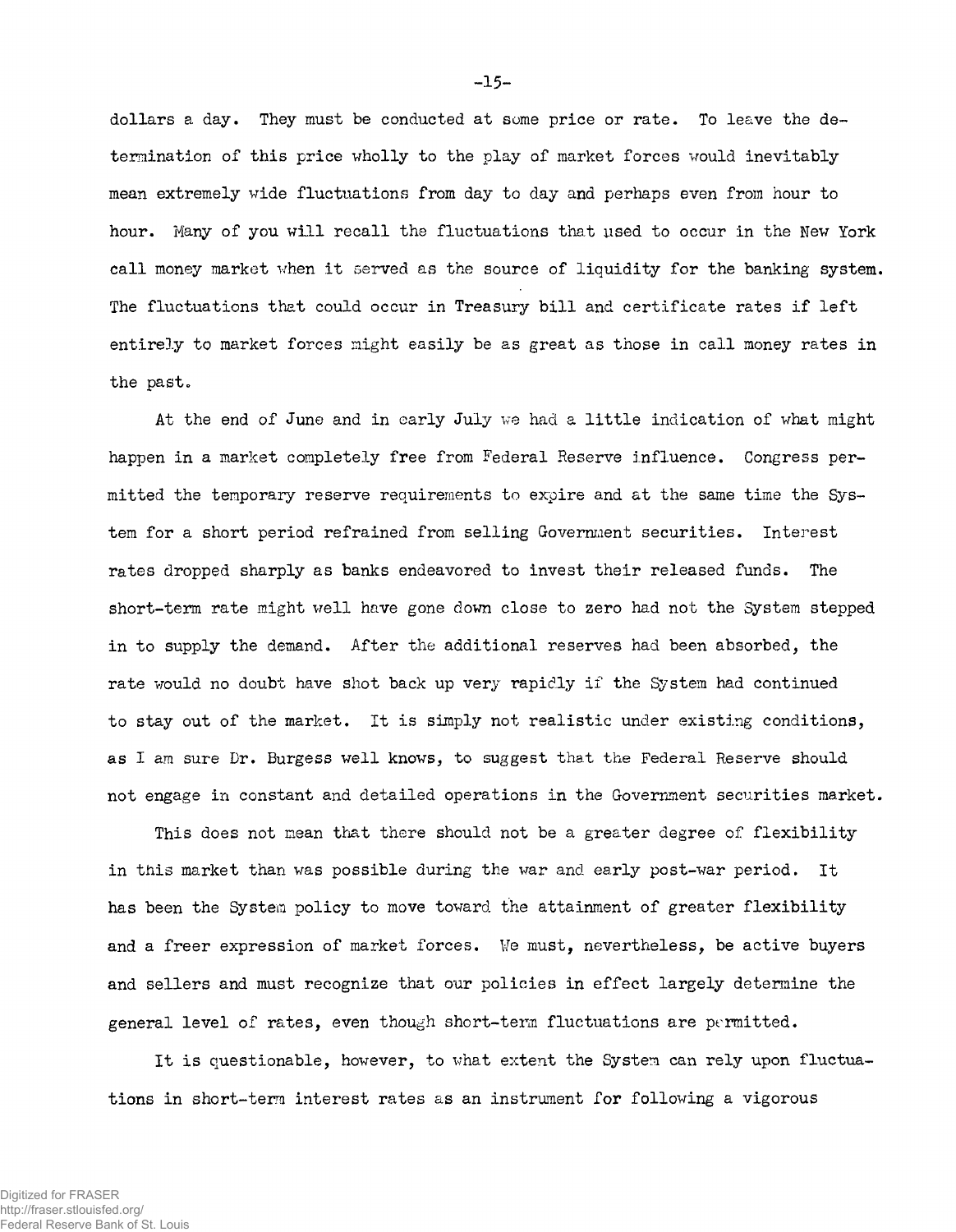monetary policy. While I would not want to take a position that fluctuations in interest rates have no influence, I would point out that it has become increasingly evident that changes in the availability of money are a more important influence than changes in the level of interest rates. Interest rates should be considered more as a result of changes in credit availability relative to demand than as influences which in themselves limit or stimulate demands for credit.

The large volume of public debt outstanding and the necessity for the Federal Reserve System to participate actively in the market for Government securities provide a source for the creation of new money. This situation makes it difficult for tho Federal Reserve to limit the available supply of credit. It is different from that which existed before the Federal Reserve System, when there was no source of new money available to banks, or even in the first two decades of the System's history, when new reserves could be obtained only.by member bank borrowing unless the System chose to supply them by open market purchases. Under existing conditions new funds can be readily obtained at the initiative of the holders of Government securities. These new funds enter the banking system as reserves and can be used as a basis for multiple expansion of credit.

The problem of the future of the Federal Reserve System, therefore, is how can it follow a vigorous monetary policy in accordance with the objectives for which it was established and at the same time meet its responsibility for maintaining a relatively stable Government securities market, which is also an essential for economic stability. It is to meet this problem that the System needs and has requested the Congress for additional power to increase the reserve requirements of commercial banks. We must recognize that careful management of the public debt may inevitably result in the creation of new money and that powers must exist to immobilize this money so as to prevent it from becoming the basis of an excessive credit expansion. This does not mean that the earning assets of

-16-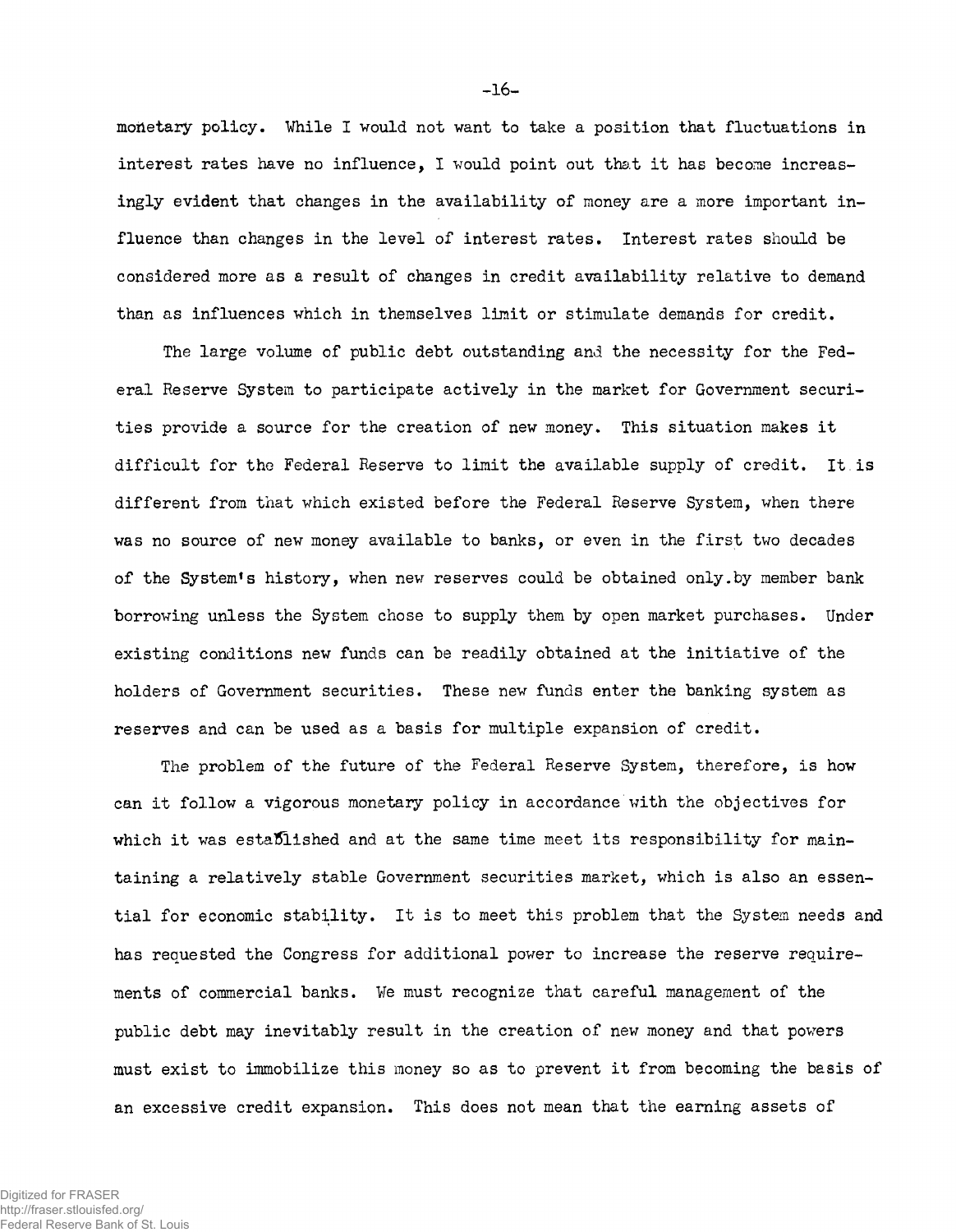banks would be reduced, because on balance only newly created reserves would be absorbed.

Operations of the Federal Reserve System in the Government security market and the use of the power to increase reserve requirements, I submit, are in accordance with the time-honored objectives and instruments used by the System to influence the cost and volume of credit. They do not represent a movement toward totalitarianism or socialism, as is implied by Dr. Burgess. In fact, they exactly fit his prescription that fluctuations can and should be moderated through variations in the money supply, a method which is "consistent with democracy". These powers are and would be exercised through the mechanism of the Federal Reserve System, an agency founded for this very purpose, in the management of which bankers and businessmen, as well as other private citizens, participate in a joint effort to serve the public interest.

In regarding the Federal Reserve as a threat to the dual banking system and in opposing the efforts of the Reserve authorities to maintain adequate powers over bank reserves, the bankers make a great mistake, in my opinion. They are seeing ghosts. The Federal Reserve is a part and parcel of the banking system. In carrying out its duties, it is constantly sensitive to bankers' problems, including bank earnings. For many years, the Board in Washington has resisted, sometimes single-handed, encroachments upon private banking, including those by the Savings and Loan System and by Government credit agencies.

Rather, the bankers should join with the Federal Reserve in fighting off threats which are not ghosts, but very live and formidable forces. Among them are rapidly multiplying agencies of the Federal Government to loan federal funds directly to groups of citizens or to individuals, displacing billions of dollars of private credit. Worse still, these mechanisms, started as emergency or temporary aids, become permanent and offer excuses for other groups to plead their

-17-